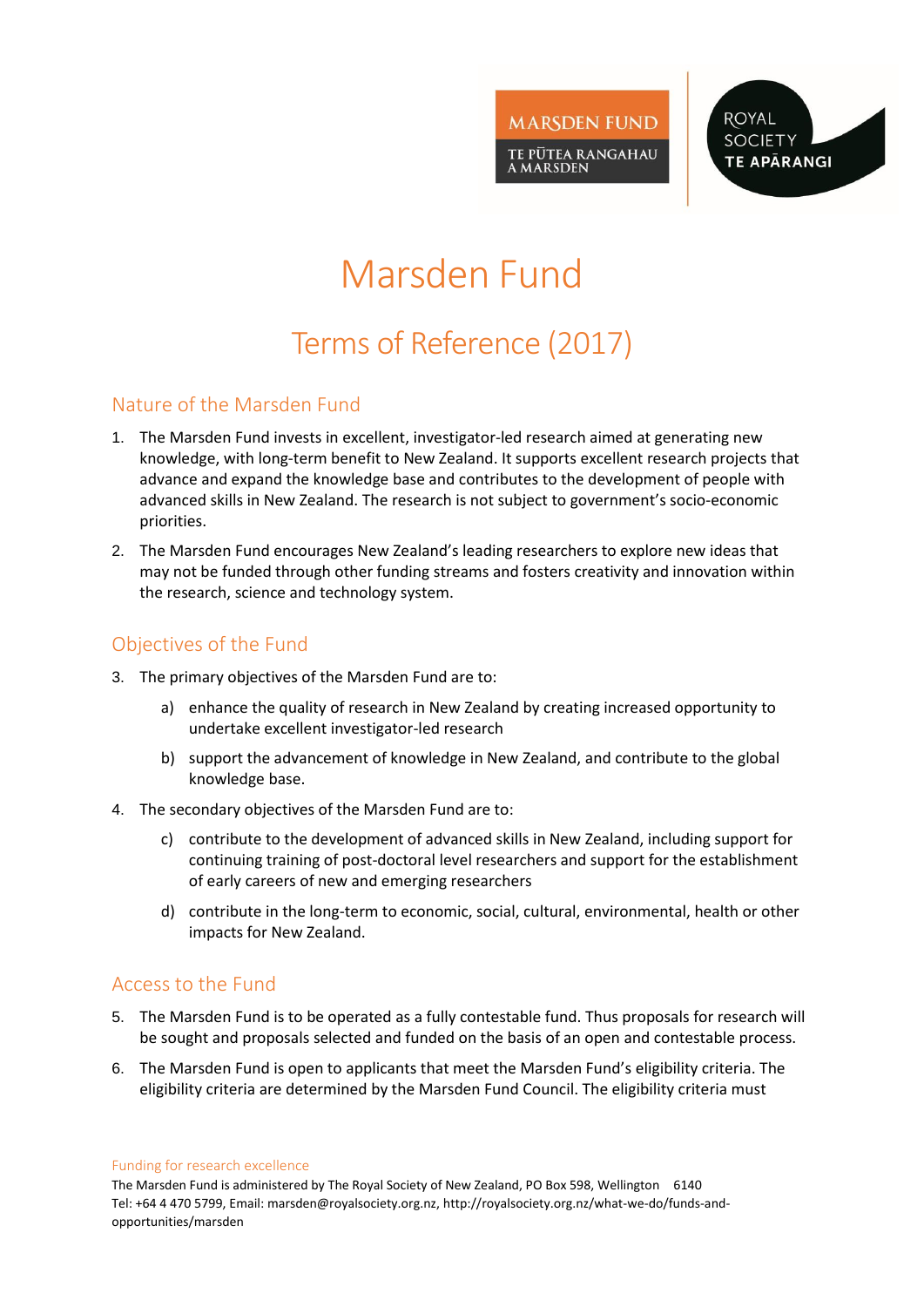ensure successful proposals are consistent with the nature and objectives of the Marsden Fund stated above.

- 7. Applicants must be New Zealand-based researchers undertaking research to be carried out in New Zealand or overseas if its nature demands that it be carried out elsewhere. Collaborating researchers from outside New Zealand are able to be included in proposals, but are not able to receive direct funding support for their time or institutional costs.
- 8. Otherwise, the Council may, from time to time, adjust the eligibility criteria of the Marsden Fund to increase its effectiveness in achieving the Marsden Fund's objectives.

# Types of Proposals Supported

- 9. Funds will be allocated for the support of research projects, or for the support of individual researchers, including post-doctoral researchers. Funds may also be used to provide scholarships to support work by post-graduate scholars, but such work should be designed as part of a larger project that conforms to the criteria for the scheme.
- 10. All proposals funded must be consistent with the nature and objectives of the Marsden Fund and the selection criteria developed and published by the Marsden Fund Council.

# Costing and Funding of Proposals

- 11. Full-cost funding of proposals:
	- a) All Marsden Fund research shall conform to the principles of full-cost funding. Full costing shall include direct costs, associated personnel costs, and an appropriate share of overhead costs such as institutional administration and depreciation of research assets, including a share of equipment and buildings.
	- b) The Marsden Fund Council is responsible for assuring that the methodology by which institutions cost their proposals results in the appropriate share of overhead costs apportioned to the Marsden Fund.
- 12. Relationship of Marsden Fund proposals to complementary or related funding from other sources:
	- a) The Marsden Fund Council shall have the discretion to offer to fund, at full cost, a smaller project than the one proposed.
	- b) The Marsden Fund Council may require applicants to identify complementary and collaborative projects related to their proposal to the Marsden Fund, including the full cost and sources of funding for such projects.

#### Investment Plan

- 13. The Marsden Fund Council will develop and publish an Investment Plan to be agreed by the Minister of Science and Innovation. The Investment Plan will be renewed periodically, and subject to minor annual adjustments to keep it up to date.
- 14. The Investment Plan will set out the strategic direction of the Fund, including how the Council will manage the Fund to achieve the objectives in these terms of reference and to give effect to other direction provided by the Minister in relation to managing the fund, but specifically excluding any direction from the Minister as to the funding or not of individual proposals.
- 15. The Marsden Fund Council will develop and publish selection criteria in the Investment Plan which are consistent with the nature and objectives of the Marsden Fund.